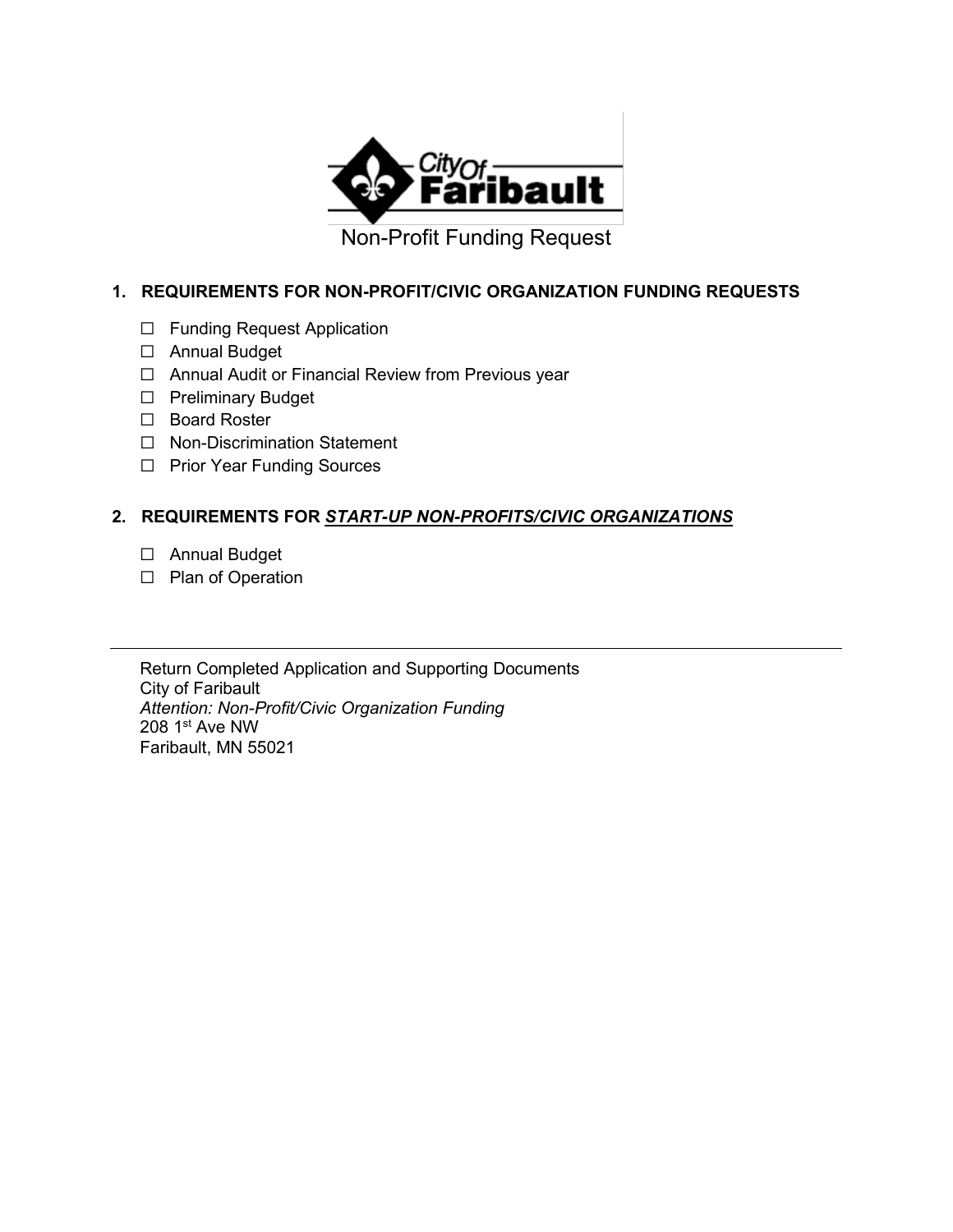# **City of Faribault Nonprofit Funding Application**

**January 1, \_\_\_\_\_\_ through December 31, \_\_\_\_\_\_**

| TELEPHONE: _______________________________ |                                           |
|--------------------------------------------|-------------------------------------------|
| FAX:                                       | FEDERAL ID NUMBER: ______________________ |

## **Organization Overview**

*Please provide a brief history of the organization – include mission, date of incorporation and years of operation.*

Mission Statement:

Date of Incorporation:

Years in Operation:

# **Place an "X" in the box that best describes the category of your organization (multiple selections are permitted).**

| Category                    | Youth | Adult | Senior<br><b>Adults</b> | Persons with<br><b>Disabilities</b> | At Risk | Veterans |
|-----------------------------|-------|-------|-------------------------|-------------------------------------|---------|----------|
| Arts and Culture            |       |       |                         |                                     |         |          |
| <b>Community Well Being</b> |       |       |                         |                                     |         |          |
| <b>Natural Resources</b>    |       |       |                         |                                     |         |          |
| Recreation                  |       |       |                         |                                     |         |          |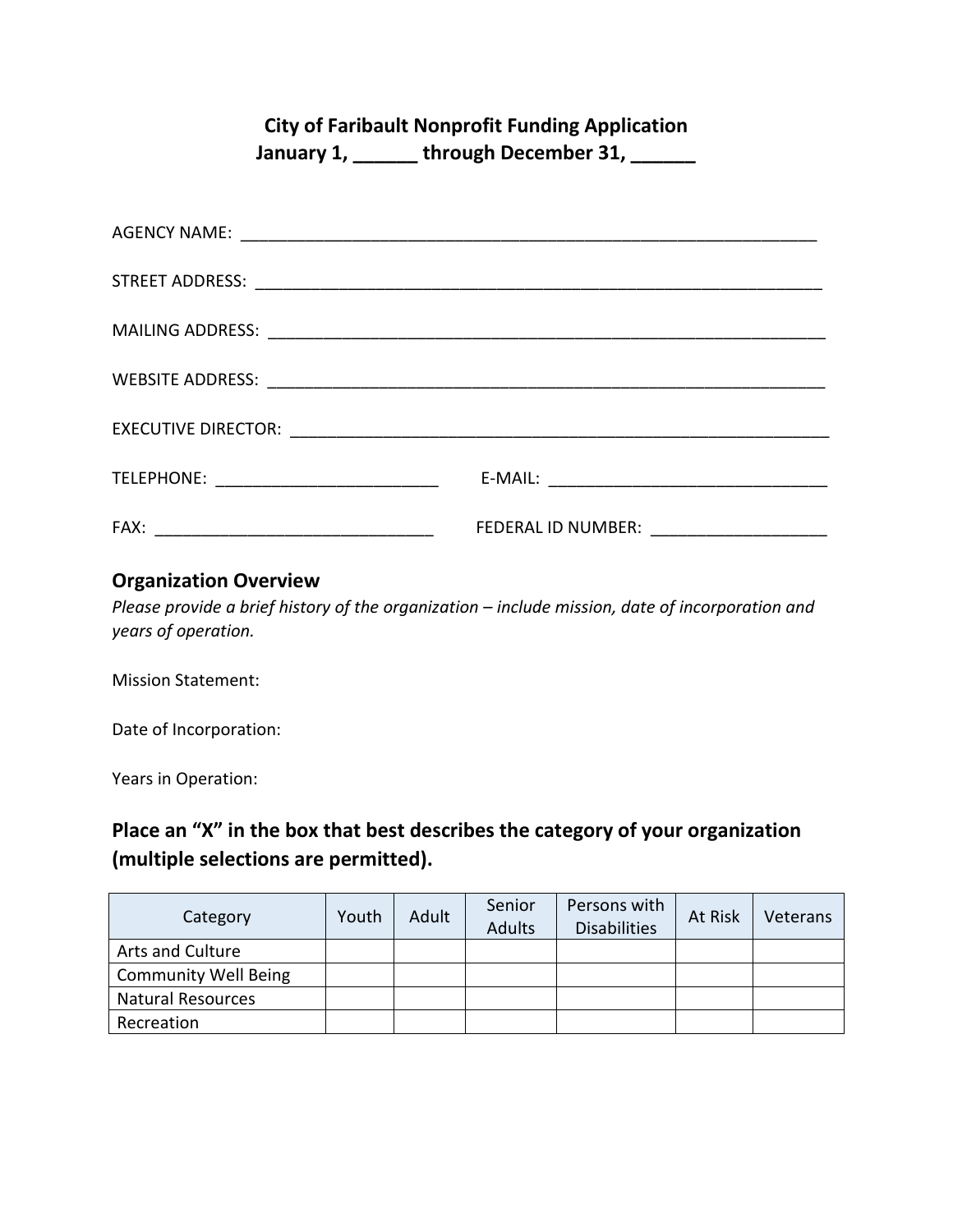| <b>Funding Source Summary</b><br>(Briefly state how any awarded funds<br>would be used) | <b>Current Funding</b> | <b>Requested Funding</b> |
|-----------------------------------------------------------------------------------------|------------------------|--------------------------|
|                                                                                         | \$                     | \$                       |
|                                                                                         |                        |                          |
|                                                                                         |                        |                          |
|                                                                                         |                        |                          |
|                                                                                         |                        |                          |
|                                                                                         |                        |                          |
|                                                                                         |                        |                          |
|                                                                                         |                        |                          |
|                                                                                         |                        |                          |
|                                                                                         |                        |                          |
|                                                                                         |                        |                          |
|                                                                                         |                        |                          |
|                                                                                         |                        |                          |
|                                                                                         |                        |                          |
|                                                                                         |                        |                          |
|                                                                                         |                        |                          |
|                                                                                         |                        |                          |
|                                                                                         |                        |                          |

Describe the identified community need(s) that will be met by your organization.

List outcome-based goals and objectives that have been set for FY\_\_\_\_\_\_\_\_\_\_\_\_.

Describe any operational and /or financial changes being considered in the organization that may be funded for FY \_\_\_\_\_\_\_\_\_.